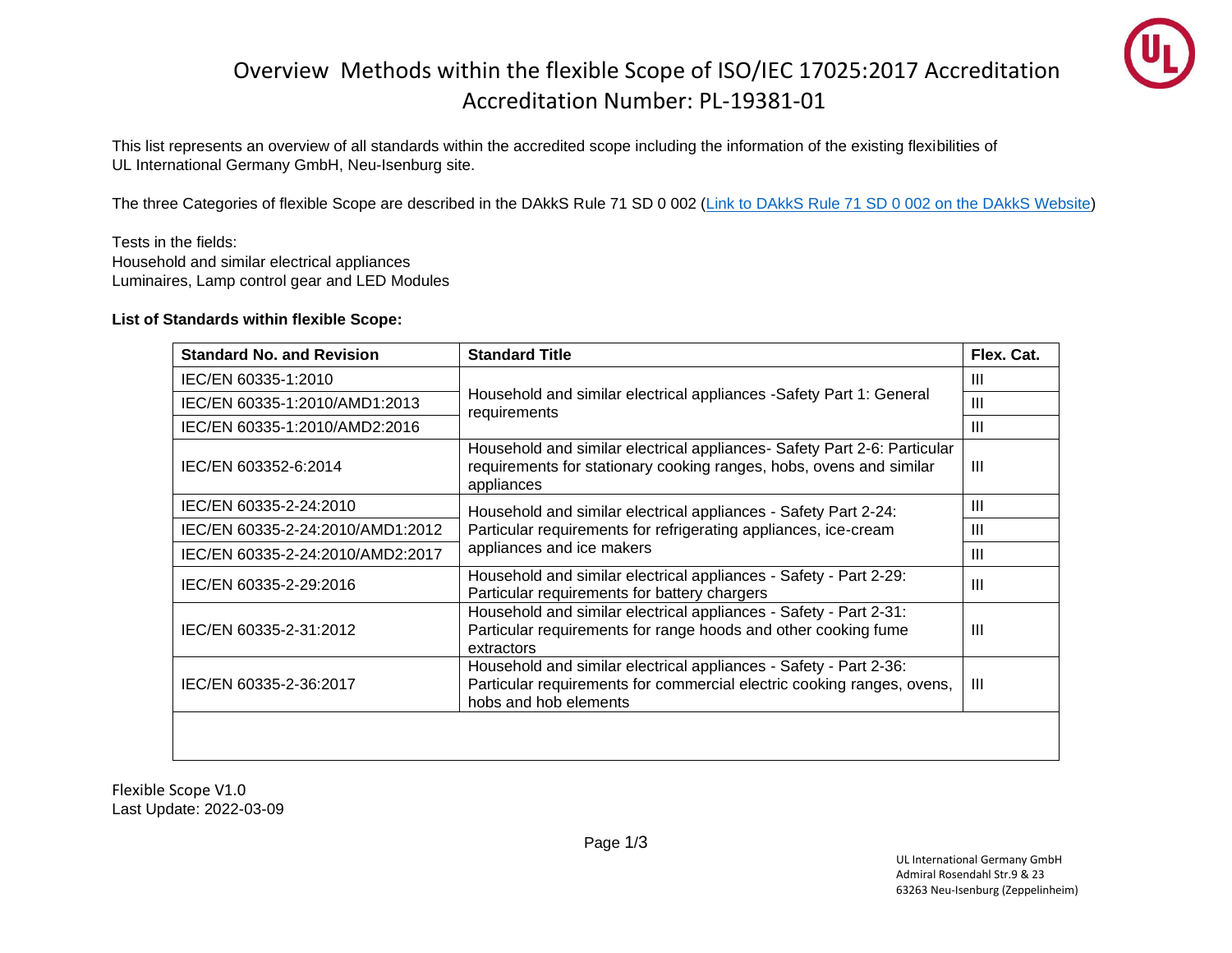

## Overview Methods within the flexible Scope of ISO/IEC 17025:2017 Accreditation Accreditation Number: PL-19381-01

| <b>Standard No. and Revision</b> | <b>Standard Title</b>                                                                                                                                                                                                          | Flex. Cat.     |
|----------------------------------|--------------------------------------------------------------------------------------------------------------------------------------------------------------------------------------------------------------------------------|----------------|
| IEC/EN 60335-2-42:2002           | Household and similar electrical appliances - Safety - Part 2-42:<br>Particular requirements for commercial electric forced convection<br>ovens, steam cookers and steam-convection ovens                                      | $\mathbf{III}$ |
| IEC/EN 60335-2-42:2002/AMD1:2008 |                                                                                                                                                                                                                                | $\mathbf{III}$ |
| IEC/EN 60335-2-42:2002/AMD2:2017 |                                                                                                                                                                                                                                | $\mathbf{III}$ |
| IEC/EN 60335-2-75:2012           | Household and similar electrical appliances - Safety - Part 2-75:<br>Particular requirements for commercial dispensing appliances and<br>vending machines                                                                      | $\mathbf{III}$ |
| IEC/EN 60335-2-75:2021/AMD1:2015 |                                                                                                                                                                                                                                | $\mathbf{III}$ |
| IEC/EN 60335-2-89:2019           | Household and similar electrical appliances - Safety - Part 2-89:<br>Particular requirements for commercial refrigerating appliances and<br>ice-makers with an incorporated or remote refrigerant unit or motor-<br>compressor | $\mathbf{H}$   |
| Portaria 371:2012                | INMETRO- Technical regulation of quality for commercial electric<br>ovens (Without Part 5.1)                                                                                                                                   | $\mathbf{III}$ |
| IEC/EN 60598-1:2008              | Luminaires - Part 1: General requirements and tests                                                                                                                                                                            | III            |
| IEC/EN 60598-1:2014/AMD1:2017    |                                                                                                                                                                                                                                | $\mathbf{III}$ |
| IEC/EN 60598-2-1: 1979           | Luminaires. Part 2: Particular requirements.<br>Section One: Fixed general purpose luminaires                                                                                                                                  | $\mathbf{III}$ |
| IEC/EN 60598-2-1: 1979/AMD1:1987 |                                                                                                                                                                                                                                | $\mathbf{III}$ |
| IEC/EN 60598-2-2:2011            | Luminaires - Part 2-2: Particular requirements - Recessed luminaires                                                                                                                                                           | III            |
| IEC/EN 60598-2-3:2002            | Luminaires - Part 2-3: Particular requirements - Luminaires for road<br>and street lighting                                                                                                                                    | $\mathbf{III}$ |
| IEC/EN 60598-2-3:2002/AMD1:2011  |                                                                                                                                                                                                                                | $\mathbf{III}$ |
| IEC/EN 60598-2-4:1997            | Luminaires - Part 2-4: Particular requirements - Portable general<br>purpose luminaires                                                                                                                                        | III            |
| IEC/EN 60598-2-4:2017            |                                                                                                                                                                                                                                | $\mathbf{III}$ |
| IEC/EN 60598-2-5:2015            | Luminaires - Part 2-5: Particular requirements -<br>Floodlights                                                                                                                                                                | Ш              |
| IEC/EN 61347-1:2007              |                                                                                                                                                                                                                                | $\mathbf{III}$ |
| IEC/EN 61347-1:2015              | Lamp controlgear - Part 1: General and safety requirements                                                                                                                                                                     | $\mathbf{III}$ |
| IEC/EN 61347-12007/AMD1:2010     |                                                                                                                                                                                                                                | $\mathbf{III}$ |
| IEC/EN 61347-1:2007/AMD2:2012    |                                                                                                                                                                                                                                | $\mathbf{III}$ |
|                                  |                                                                                                                                                                                                                                |                |

Flexible Scope V1.0 Last Update: 2022-03-09